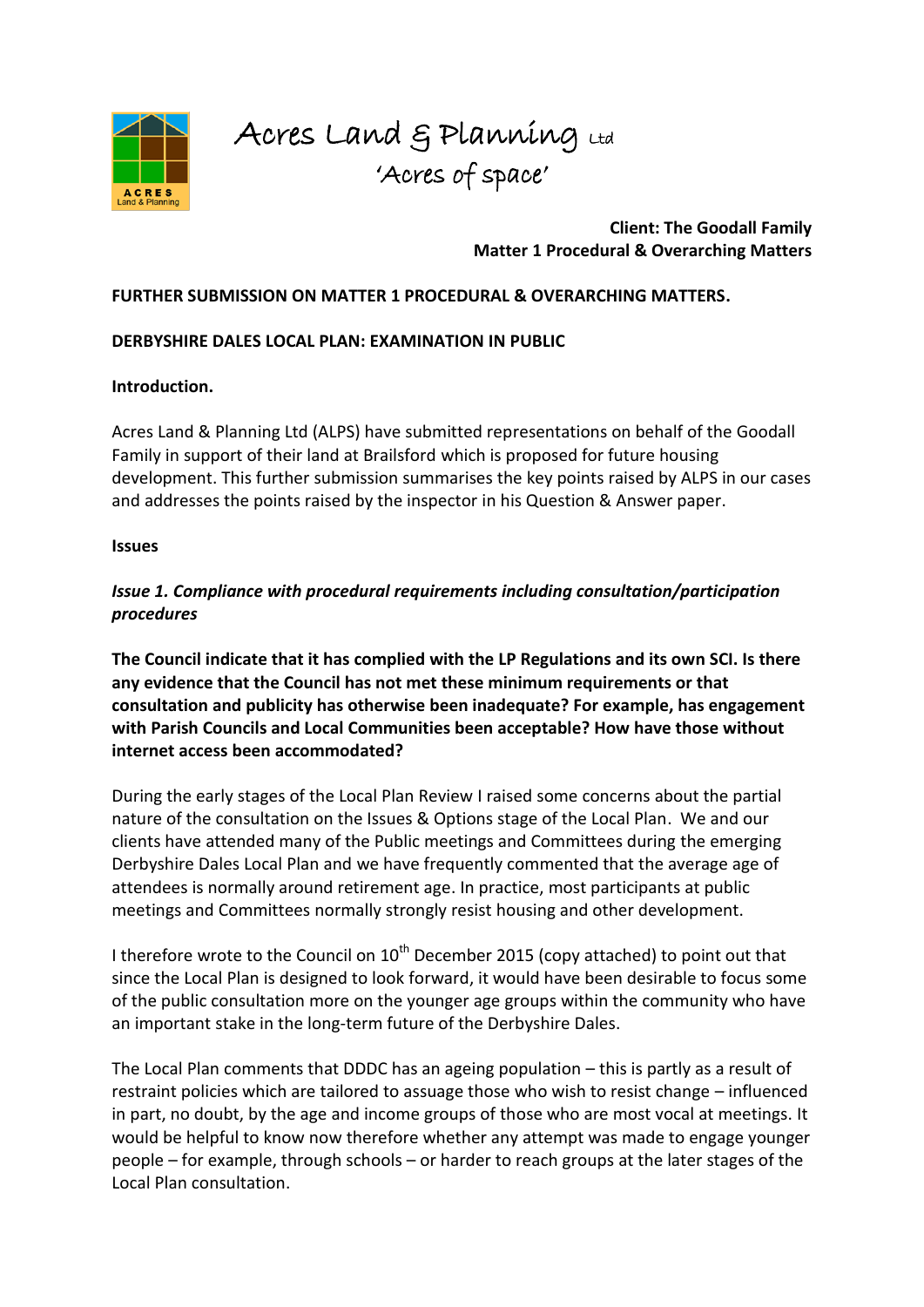### *Issue 2. Compliance with the Duty to Co-operate, particularly in relation to consideration of housing needs.*

## **Is the approach within the Housing and Economic Development Needs Assessment (HEDNA) to a district-only Objectively Assessed Need (OAN) reasonable taking into account the overlapping Housing Market Areas (HMAs) which affect the District?**

GL Hearn prepared a Housing and Economic Development Needs Assessment (HEDNA) for Derbyshire Dales DC which was published in September 2015. This considered the need for housing, how the economy was expected to perform and employment land needs over the period to 2033 to inform preparation of the Derbyshire Dales Local Plan.

The HEDNA Report recognised that the District's geography cut across a number of housing and functional economic market areas. For example, areas in the southern part of the District (including Ashbourne and Wirksworth) fall within a Derby Housing Market Area (HMA), the northern part of the District (including Bakewell and Hathersage) fall within a Sheffield HMA. Other parts of the District to the north-west are influenced by Manchester, to the west by Stoke on Trent and to the south by Burton on Trent and even Birmingham. The central area falls within an area of overlap, with influences from Sheffield, Chesterfield and Derby. Brailsford, where my client's interest lies, is firmly within the influence of Derby.

GL Hearn, who undertook the HEDNA work, concluded that given that there needs to be a consistent evidence base regarding development needs across the plan area and that key information such as demographic and economic forecasts are not published below local authority level, the HEDNA should consider needs across the District as a whole, including areas within the Peak District National Park. This ignores the housing market pattern.

This pragmatic approach to housing market assessment is entirely understandable, but negates the whole purpose of trying to define housing market areas and arguably provides an inadequate basis for assessing future needs.

A thorough debate on this was held at the previous DDLP EIP, without reaching a clear conclusion. The Local Plan was subsequently withdrawn so the Inspector's views were never properly aired. My own suggestion was that (consistent with the previous Derbyshire Structure Plan) it might be preferable to adopt a two-tier approach; at a **strategic** level, examining the relationship between the Derbyshire Dales and the major cities – such as Derby, Sheffield, Manchester – and a **localised** Housing Market approach which explored specific markets based on the local centres within the District, such as Matlock/Wirksworth, Ashbourne and the Rural Parishes. This is effectively how the administrative affairs of the District are managed.

It is inevitable however, against the background of the practical advice on assessing housing needs within the NPPF and PPG, that the District Level household projection figures will provide a key input – if only as a control mechanism. The key outcome however, must be to ensure that notwithstanding the problems of defining the HMA, that all legitimate housing needs are met.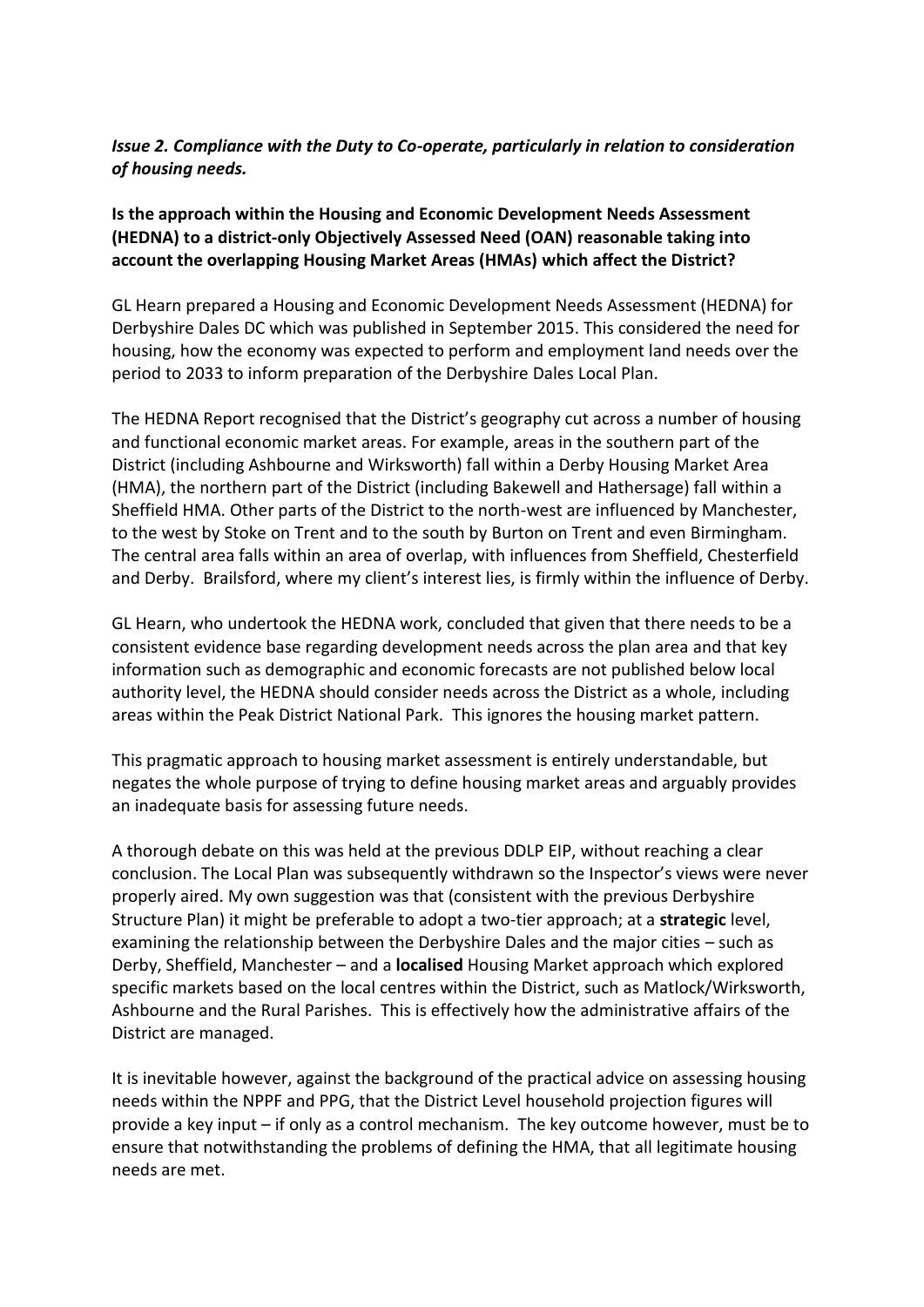### **Have the housing needs of neighbouring planning authorities, including the PDNPA, been taken into account particularly having regard to the overlapping HMAs?**

There is no indication within the Duty to Co-operate report (Document SD07) that the Derbyshire Dales DC has sought to accommodate the housing needs of other surrounding areas. Far from it. The implications from the previous Local Plan debate was that Derbyshire Dales DC wished other surrounding authorities to assist in meeting **its** needs, due to a perceived environmental capacity constraint and a 'hang-over' from past regional/strategic policy which sought to 'protect' the Derbyshire Dales from 'excessive' development.

As a result of a revised SHMA report published in 2013 which sharply increased the Objectively Assessed Housing Need for the District, the Council faced the prospect of having to boost its housing provision in the Local Plan. However, against a background where the outcome of the Public Consultation exercise was resistant to higher rates of growth, the Council felt unable to increase the housing target. Therefore prior to the submission of the previous Derbyshire Dales Local Plan, DDDC made a last minute attempt to seek agreements from neighbouring authorities to deflect DDDC's needs.

This decision proved fatal insofar as all the surrounding authorities had by then already made their commitments in establishing their housing requirements and were not (either practically or politically) able to boost their respective housing figures simply to help out DDDC. Officers from surrounding authorities wrote to DDDC explaining that they could not assist them and subsequently appeared at the EIP in July 2014 to explain, inter alia, that firstly, the request had come far too late, and secondly, there was insufficient justification for deflecting housing from the Dales since there was no clear evidence of environmental capacity thresholds being breached.

Fast forward to 2016 and the Council has adopted a more realistic approach to housing provision, broadly accepting the advice of the EIP Inspector, Keith Holland, that they should provide (in the order of) 6,500 dwellings over the plan period and acknowledging that it is right that the District should cater for its own housing needs. The 306 page Duty to Cooperate report explains that the Draft Plan produced in April 2016 only provided for 6015 dwellings with the hope that the balance would be delivered from neighbouring authorities. However, as paragraph 3.33 explains, despite extensive engagement, no other local planning authorities indicated that they could accommodate any additional dwellings and contribute to meeting the projected shortfall. (A schedule summarises each LPA response).

The Council therefore resolved that in its submitted Local Plan it would provide sufficient housing sites to deliver the full housing requirement of 6,400 dwellings, and hence identified further allocations to plug the gap. From the perspective of the Duty to Cooperate, the conclusion has been reached that despite the complex overlapping housing market pattern, each authority will look after its own housing pressures and that there is no provision for accommodating cross- boundary pressures from other areas – other than occur through the natural migration movements allowed for within the population and household projections. This pragmatic solution is somewhat unsatisfactory but is inevitable in view of the timescale where so many authorities are more advanced than DDDC in preparing their Local Plans.